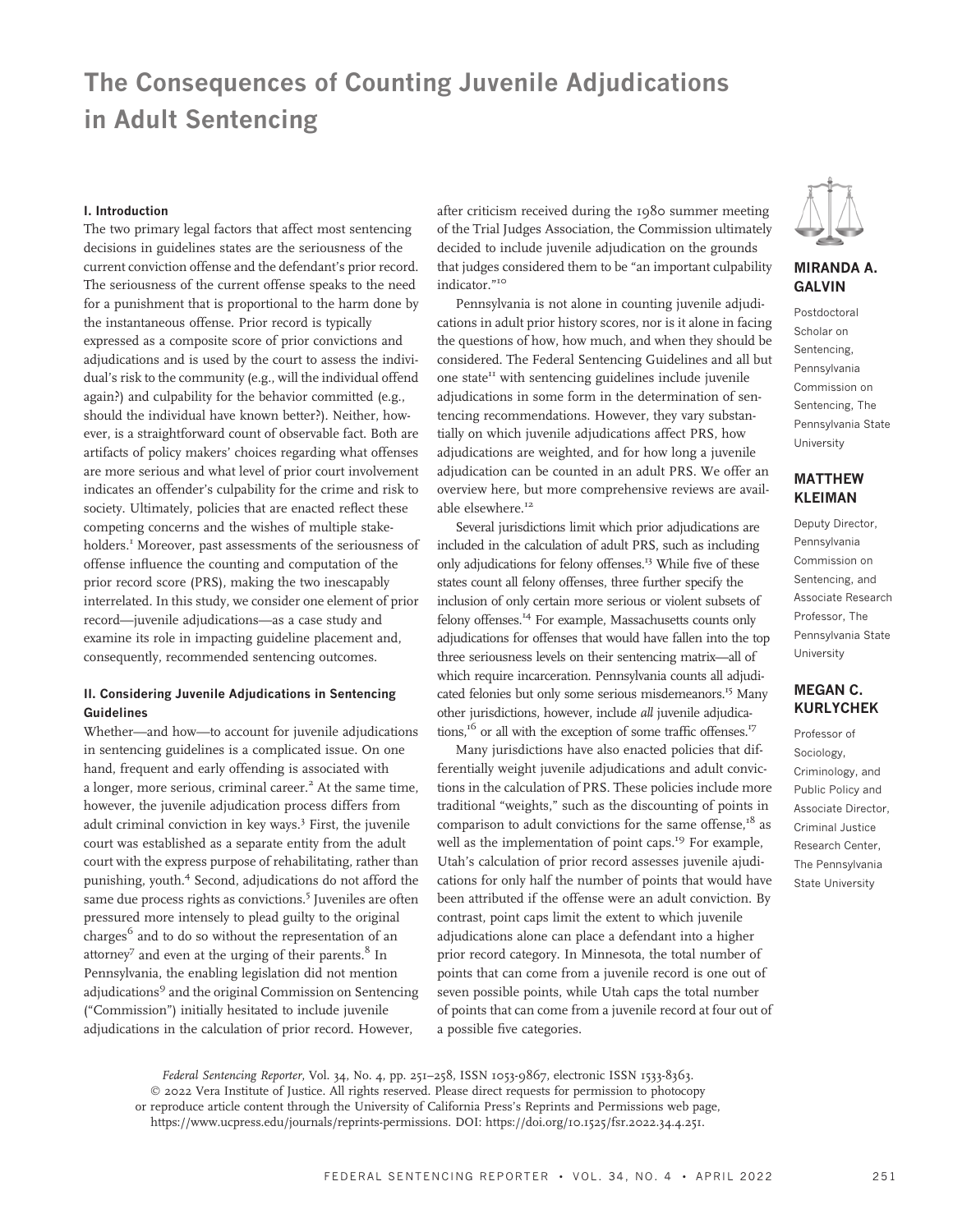Finally, the counting of felony and misdemeanor adjudications is also tied in some states to time since the offense, age at the offense, and the period during which one remains crime free. These approaches, often called "lapsing" or "decay" policies, vary in the requirements for juvenile adudications to be excluded from the calculation of PRS. The least restrictive forms of lapsing/decay policies use an age-at-offense criterion. For example, Minnesota and Maryland both set age cutoffs in which juvenile adjudications will no longer be counted after the offender reaches a certain age (twenty-five and twenty-three, respectively) as determined at the time of the current offense. Kansas, however, distinguishes between felony and misdemeanor adjudications; while juvenile adjudications for misdemeanors no longer affect PRS after age twenty-five, juvenile felonies remain included.

Lapsing/decay policies may also require a certain amount of time to have passed since the juvenile adjudication (i.e., gap periods). Gap period policies exclude offenses that were adjudicated longer than a stated number of years ago. More restrictive lapsing/decay policies require not only a certain amount of time to have passed but stipulate that the individual must also be crime free for a number of years between arrests or convictions. For example, Pennsylvania requires that individuals remain crime free for the ten-year period between ages eighteen and twenty-eight—longer than any other state—and bases the period on the age of legal adulthood rather than on the date of the last conviction.

## III. Present Study

The variety of policies related to the inclusion of juvenile records speaks to the multiple, and sometimes conflicting, concerns at play in these decisions. However, there is little empirical work on the consequences of these policies after they have been enacted. In this study, we specifically focus on guideline policies in the Commonwealth of Pennsylvania to answer the following questions:

- 1. How frequently do juvenile adjudications occur?
- 2. What are the consequences of juvenile adjudications on prior record score? On recommended sentences? Are the costs disproportionate for particular groups of defendants?
- 3. What is the impact of different counting rules for juvenile adjudications on prior record and on recommended sentences?

To answer these questions, we used annual sentencing files provided by the Pennsylvania Commission on Sentencing that include all criminal court convictions reported to the Pennsylvania Commisison on Sentencing<sup>20</sup> during 2015–19. Because some offenders are sentenced for multiple offenses in a single judicial proceeding, we conducted all analyses at the proceeding (case) level, with a sample of 408,636 cases for analysis. All results are thus discussed in terms of individual defendants. Reported convictions and

adjudications for each defendant are used both to identify individuals with juvenile records and to produce simulated sentences under alternative scoring approaches.<sup>21</sup>

## IV. Juvenile Adjudications and Prior Record Sore— Current Practice in Pennsylvania

Currently, sentencing in Pennsylvania is structured according to the 7th Edition, Amendment 6 Sentencing Guidelines (effective January 1, 2021). Under these guidelines, prior juvenile adjudications that occur on or after the offender's fourteenth birthday ( $\int$  303.6(a)(1)), and where the adjudication of delinquency orders expressly find that the juvenile had committed a felony or one of the misdemeanors listed in  $\sqrt{3}$  303.7(a)(4), are included in the PRS calculation ( $\sqrt{3}$ ,  $\frac{5(2)}{2}$ ). Only the most serious juvenile adjudication of each prior disposition is counted (§ 303.6(b)). Prior juvenile adjudications receive the same prior record points as adult convictions (§ 303.7) and there is no cap on the number of PRS points one can obtain from juvenile adjudications. Most juvenile adjudications can lapse if the offender is twenty-eight years of age or older at the time that the current offense was committed  $(\int 303.6(c)(1)(i))$  and the offender remained crime-free<sup>22</sup> for a ten-year period preceding the offender's twenty-eighth birthday ( $\int$  303.6(c)(I)(ii)). Prior juvenile adjudications for four-point offenses are always included in the PRS.<sup>23</sup> The court retains the discretion to consider any lapsed prior adjudications at the time of sentencing.

### V. How Common Are Juvenile Records?

Juvenile records are relatively rare among sentences reported to the Commission (see Figure 1). Only 24,302 defendants had reported juvenile adjudications, approximately 6% of the total sample. However, juvenile records were much more common among Black defendants (10.4%) than among White defendants  $(4.3\%)$  and for males  $(7.3\%)$  than for females  $(1.6\%).$ 

The remaining analysis focuses on the 24,302 defendants who are identified as having at least one juvenile adjudication affecting their PRS (category).<sup>24</sup> Most defendants who possess juvenile records are convicted of relatively minor crimes—more than half are sentenced for offenses with an offense gravity score (OGS) of  $3$  or less.<sup>25</sup> Almost 75% of individuals with juvenile records have OGS scores of 5 or less, similar to the general distribution of sentences.<sup>26</sup>

#### VI. What Do Juvenile Records Look Like?

The vast majority (78.6%) of defendants with juvenile records have a single juvenile adjudication. Very few defendants have more than two  $(4.5\%)$ . Further, these adjudications are generally for less serious offenses. The most common offenses associated with juvenile records are unspecified felony 2 and felony 3 offenses. These unspecified offenses are not associated with drugs or violence, as the Commission collects information on those types of offenses separately. Figure 2 reports the number of prior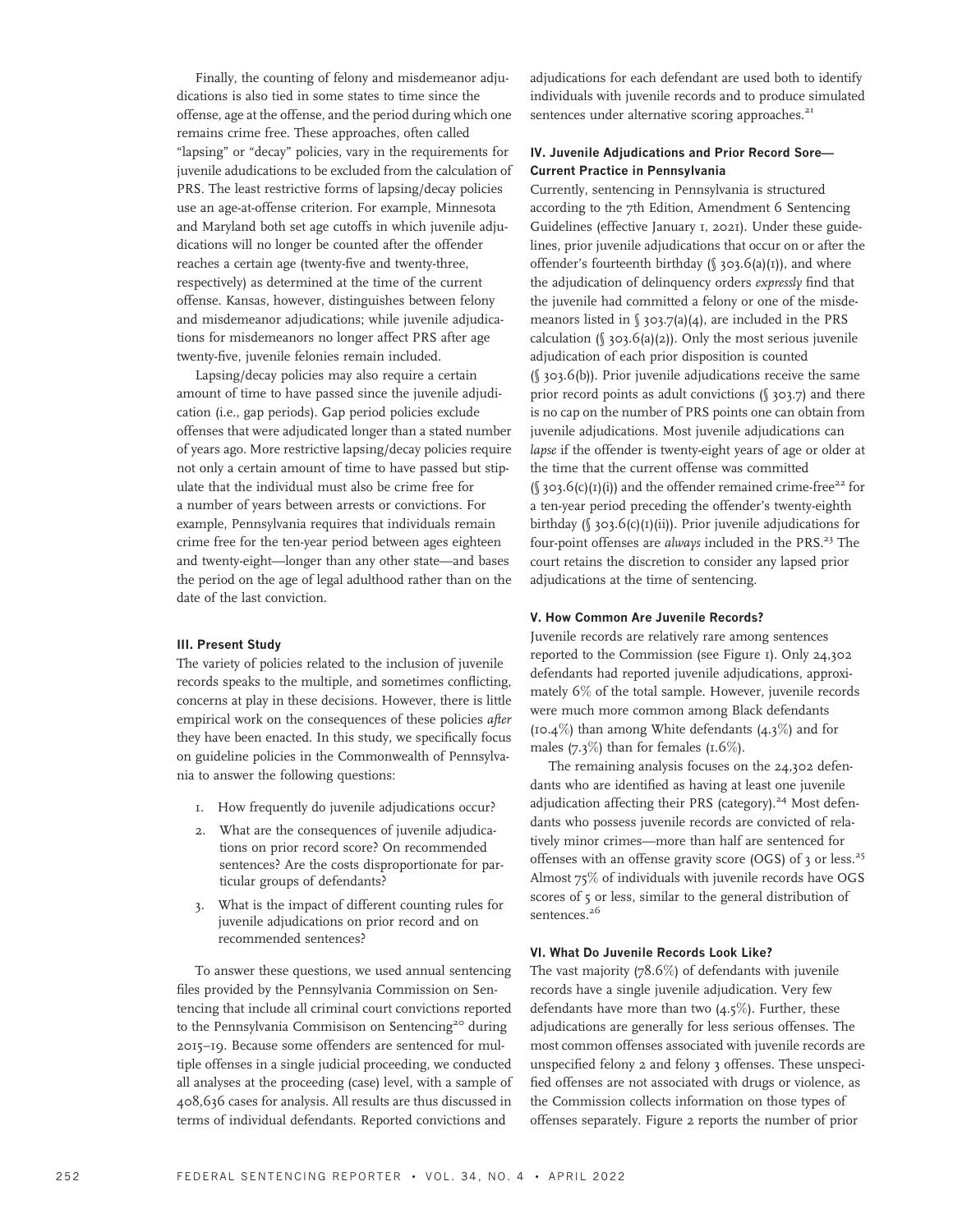## Figure 1. Frequency of Juvenile Records, 2015–2019



Figure 2. Number of Prior Record Points Resulting from Juvenile Adjudications

|        |   | 1     | 2     | 3     | 4     | $\geq$ 5 | Total  |
|--------|---|-------|-------|-------|-------|----------|--------|
| Total  | N | 7,855 | 7,712 | 3,625 | 3,341 | 1,769    | 24,302 |
|        | % | 32.3% | 31.7% | 14.9% | 13.7% | 7.3%     | 100%   |
| Black  |   | 3,514 | 3,640 | 1,429 | 1,778 | 913      | 11,274 |
|        |   | 31.2% | 32.3% | 12.7% | 15.8% | 8.1%     | 100%   |
| White  |   | 4,179 | 3,872 | 2,116 | 1,503 | 822      | 12,492 |
|        |   | 33.5% | 31.0% | 16.9% | 12.0% | 6.6%     | 100%   |
| Male   |   | 7,298 | 7,182 | 3,410 | 3,174 | 1,726    | 22,790 |
|        |   | 32.0% | 31.5% | 15.0% | 13.9% | 7.6%     | 100%   |
|        |   | 557   | 530   | 215   | 167   | 43       | 1,512  |
| Female |   | 36.8% | 35.1% | 14.2% | 11.0% | 2.8%     | 100%   |

record points attributed to juvenile adjudications. Most commonly, juvenile adjudications increase individual prior records by one additional point. Men and Black defendants are most likely to have four or more juvenile prior record points. Note that the number of defendants with four points from juvenile adjudications does not necessarily mean that those offenders had a four-point offense (i.e., crime of serious violence, such as homicide, voluntary manslaughter, sexual assault, or aggravated assault with serious bodily injury). Four-point offenses are rare; only 11.2% of offenders with juvenile adjudications have any four-point adjudication offenses ( $n = 2,712$ ) and less than 0.5% have more than one ( $n = 106$ ). However, men (11.4%) and Black defendants (13.9%) with juvenile records are more likely to have four-point offenses than women (8.4%) and White defendants (8.8%).

## VII. What Are the Consequences of Juvenile Records in Pennsylvania?

Depending on the location of defendants on the Basic Sentencing Matrix,<sup>27</sup> juvenile adjudications can have substantial effects on recommended sentences. For example, more than 20% of all offenders with juvenile records are sentenced for OGS 3. The recommended sentence at this

particular OGS level varies greatly depending on PRS, ranging from restorative sanctions in the community, to possible one- to two-year probation, all the way up to county or state incarceration for the higher PRS categories, as shown in Figure  $3.^{28}$ 

Moreover, counting juvenile adjudications in the PRS can further affect the recommended sentence length within a presumptive sentence type. For example, 12.8% of defendants are convicted of OGS 5 offenses. Defendants with an OGS of 5 and a PRS of I receive a standard range recommendation of one to twelve months of county incarceration.The relative cost of each additional point is exponential: individuals with PRS 2 have a recommended minimum sentence of three months, or  $3\times$  the minimum of PRS 1, which increases to  $6\times$  for those with PRS 3, up to  $24\times$  for those in the RFEL category (see Figure 4). Even shifting one PRS category to the right can have substantial implications, especially for defendants convicted of more serious offenses.

To better understand the "cost" of juvenile records, we calculated the total proportion of recommended incarceration months for the most serious offense in each judicial proceeding that could be attributed to juvenile adjudications alone. To do so, we created an alternative calculation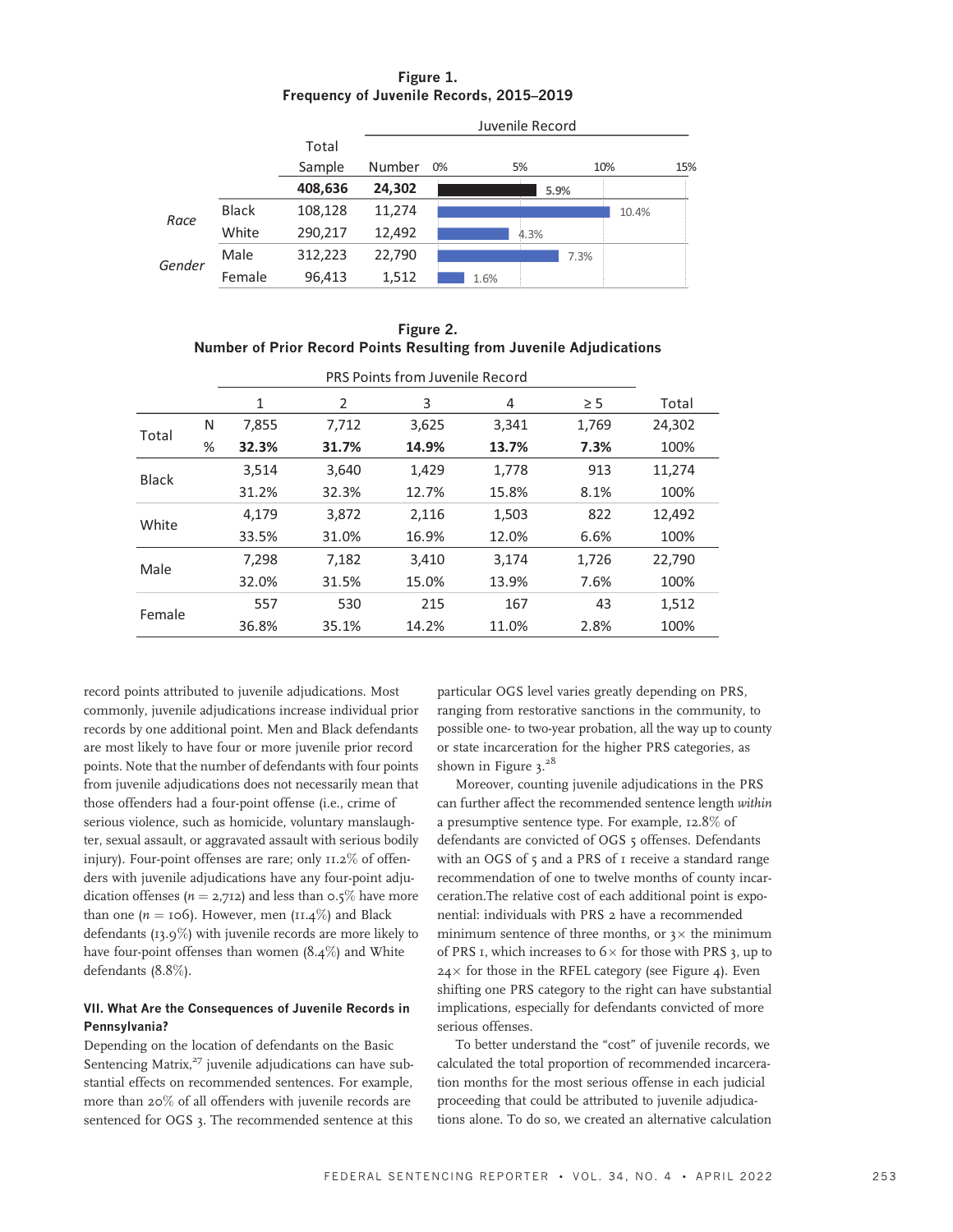| Figure 3.                                                   |
|-------------------------------------------------------------|
| Basic Sentencing Matrix, OGS 3 (7th Edition, 6th Amendment) |

|                  |                                 | <b>Prior Record Score</b> |             |                |                |           |           |             |              |         |
|------------------|---------------------------------|---------------------------|-------------|----------------|----------------|-----------|-----------|-------------|--------------|---------|
|                  |                                 |                           |             |                |                |           |           | <b>RFEL</b> | <b>REVOC</b> | AGG/MIT |
|                  | Simple Assault-Attempt/Cause BI |                           |             |                |                |           |           |             |              |         |
| OGS <sub>3</sub> | Theft (\$200-\$2,000)           | $RS-1$                    | $RS-6$      | <b>RS-9</b>    | $RS \leq 12$   | $3 - 14$  | $6 - 16$  | $12 - 18$   | N/A          | $+/-3$  |
| (M1)             | Carrying Explosives             | <b>P1</b>                 | <b>P1</b>   | P <sub>2</sub> | P <sub>2</sub> | <b>BC</b> | <b>BC</b> | <b>BC</b>   |              |         |
|                  | Simple Possession               | $(50-75)$                 | $(150-175)$ | $(225-250)$    | $(300-325)$    |           |           |             |              |         |

Figure 4. Basic Sentencing Matrix, OGS 5 (7th Edition, 6th Amendment)

|      |                                 |                | <b>Prior Record Score</b> |           |           |           |           |             |              |         |
|------|---------------------------------|----------------|---------------------------|-----------|-----------|-----------|-----------|-------------|--------------|---------|
|      |                                 | 0              |                           |           |           | 4         |           | <b>RFEL</b> | <b>REVOC</b> | AGG/MIT |
|      | Burglary F2                     |                |                           |           |           |           |           |             |              |         |
|      | OGS 5 Theft (>\$2,000-\$25,000) | <b>RS-9</b>    | $1 - 12$                  | $3 - 14$  | $6 - 16$  | $9 - 16$  | $12 - 18$ | 24-36       | N/A          | $+/-3$  |
| (F3) | DUI M1                          | P <sub>2</sub> | <b>BC</b>                 | <b>BC</b> | <b>BC</b> | <b>BC</b> | <b>BC</b> | <b>BC</b>   |              |         |
|      | PWID Marij (1-<10 lbs)          | $(225-250)$    |                           |           |           |           |           |             |              |         |

| Figure 5.                                                                            |  |
|--------------------------------------------------------------------------------------|--|
| Recommended Annual, Minimum Months of Incarceration Attributable to Juvenile Records |  |

|              |               |                              | Recommended    |     | Recommended                |                 |
|--------------|---------------|------------------------------|----------------|-----|----------------------------|-----------------|
|              | Recommended   |                              | Months without |     | Incarceration              | Proportion      |
|              | Incarceration |                              | Juvenile       |     | <b>Months Attributable</b> | Attributable to |
|              | <b>Months</b> |                              | Adjudications  | $=$ | to Adjudications           | Adjudications   |
| Total        | 58,806        | $\overline{\phantom{a}}$     | 38,838         |     | 19,969                     | 34.0%           |
| White        | 20,324        |                              | 12,532         | $=$ | 7,792                      | 38.3%           |
| <b>Black</b> | 36,759        | $\qquad \qquad \blacksquare$ | 25,114         |     | 11,645                     | 31.7%           |
| Male         | 57,385        |                              | 38,036         | $=$ | 19,349                     | 33.7%           |
| Female       | 1,421         | $\overline{\phantom{0}}$     | 802            |     | 620                        | 43.6%           |
|              |               |                              |                |     |                            |                 |

Note: Figures represent approximate annual **recommended** incarceration months.

For recommended months, total sample calculations were divided by 5.

of prior record that included only adult convictions. Next, we calculated the total recommended minimum incarceration months using the lower limit of the standard range according to the guidelines, based on (1) actual placement on the sentencing matrix, inclusive of juvenile adjudications and lapsing if eligible; and (2) simulated placement on the sentencing matrix using the alternative prior record without any juvenile adjudications. The difference between these two sums is the total "cost" of a juvenile record in incarceration months. For example, consider an individual who has one prior record point (PRS 1) from a single juvenile adjudication. If they are convicted of an offense with OGS 5, the recommended lower limit of the standard range is one month of incarceration (see PRS I in Figure 4). If that individual did not have any juvenile adjudications, their PRS would be 0, with a recommended lower limit of the standard range of restorative sanctions (zero months). For this individual, "the cost" of their juvenile record was a one-month incarceration.

Because our sample consists of five sentencing years, we divided all values by 5 to produce annual estimates. Figure 5

shows the total cost of juvenile records for the total sample of juvenile records as well as for White, Black, male, and female defendants, both in absolute cost (recommended incarceration months) and as a proportion of total recommended minimum months of incarceration. It is important to remember that these numbers are conservative estimates of the cost of a juvenile record, as they do not take into account supervision time in the community.<sup>29</sup>

Juvenile records increased recommended incarceration minimums, based on the lower limit of the standard range, by an average of nearly 20,000 months (1,664 years) per year for defendants sentenced during 2015–19. Black defendants accounted for approximately 60% of these recommended incarceration months, though they account for only 46% of offenders with juvenile records. Juvenile adjudications accounted for 34% of total recommended minimum incarceration months. Recommended incarceration minimums for women and Whites were slightly more affected, proportionally, by juvenile adjudications.<sup>30</sup> A more intuitive way of thinking of the consequences of juvenile adjudications is in the average difference in incarceration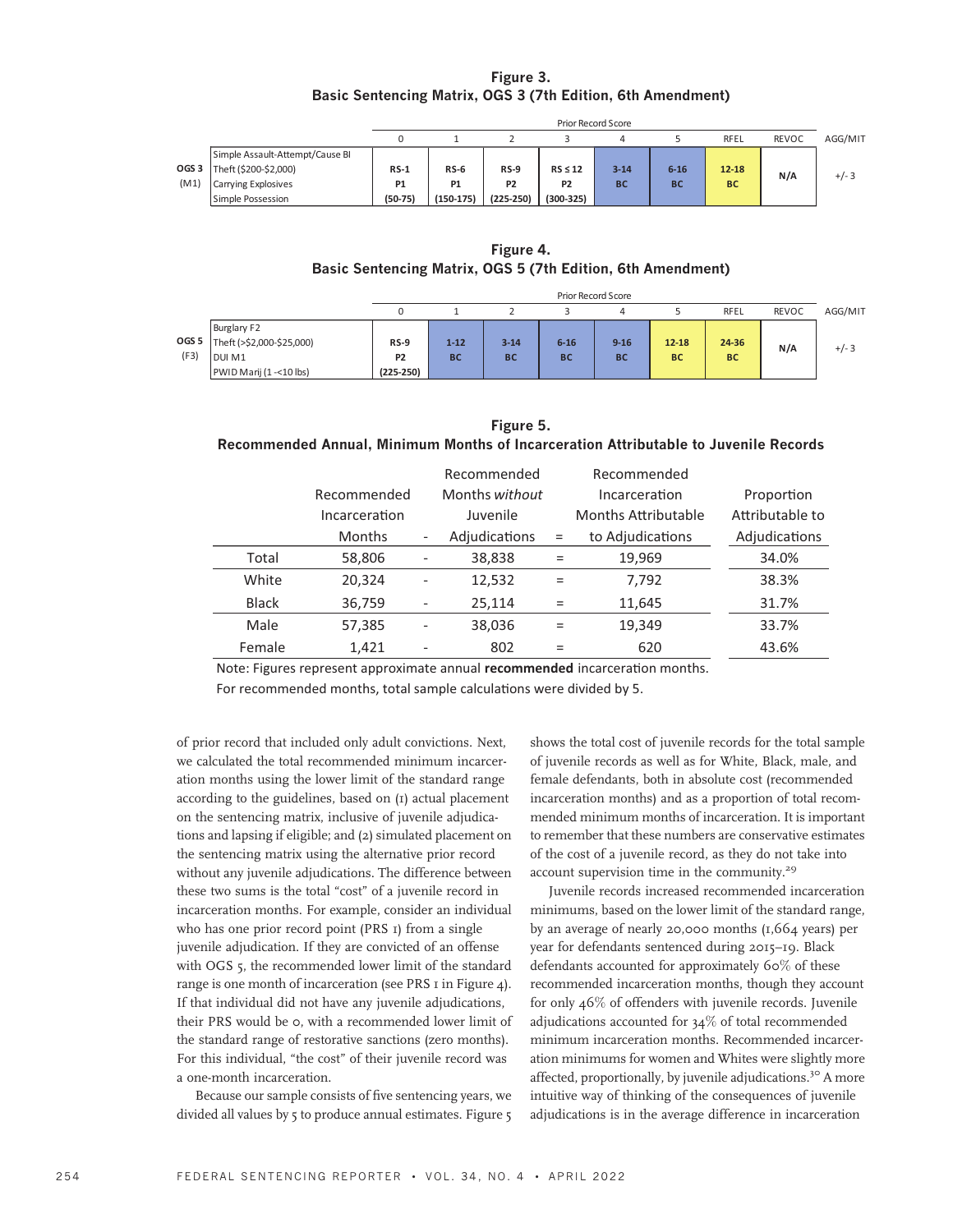# Figure 6. Average "Cost" of Juvenile Records, in Incarceration Months

|        |              | <b>Total Months</b><br>Attributableto |        |   | Average "Cost" of a Juvenile Record (months) |     |     |     |     |     |
|--------|--------------|---------------------------------------|--------|---|----------------------------------------------|-----|-----|-----|-----|-----|
|        |              | Adjudications                         | N      | 0 |                                              |     | 3   | 4   | 5   | h   |
|        |              | 99,843                                | 24,302 |   |                                              |     |     | 4.1 |     |     |
|        | <b>Black</b> | 58,224                                | 11,274 |   |                                              |     |     |     |     | 5.2 |
| Race   | White        | 38,959                                | 12,492 |   |                                              |     | 3.1 |     |     |     |
| Gender | Male         | 96,745                                | 22,790 |   |                                              |     |     |     | 4.2 |     |
|        | Female       | 3,098                                 | 1,512  |   |                                              | 2.0 |     |     |     |     |

months at the individual level; this "cost" is displayed in Figure 6. Importantly, while the relative cost of a juvenile adjudication (in terms of recommended minimum incarceration length) is largest for women and Whites, the absolute costs of a juvenile record per defendant are larger for men and Black defendants.

## VIII. What Are the Consequences of Utilizing Alternative Approaches to Counting Juvenile Adjudications?

There is no doubt that whether and how to include juvenile adjudications in the calculation of PRS requires the consideration and servicing of multiple goals of sentencing. A middle ground between full inclusion and full exclusion is found in jurisidictions that limit inclusion to serious crimes, implement lapsing/decay policies, and/or weight juvenile adjudications less heavily than adult convictions. Currently, Pennslyvania's policies place it closer to "full inclusion"—while not all juvenile misdemeanors are included, some are; further, most people with juvenile records do not benefit from the current lapsing provision. Were Pennsylvania to consider limiting juvenile adjudications to the most serious offenses ("four-point" crimes of violence), adopt a decay policy that affects defendants without requiring them to be crime-free, or weight adjudications at 50% of their corresponding adult conviction value, what would happen to recommended sentences?

Figure 7 shows the type of recommended presumptive sentence—incarceration (county and state), community supervision, or restorative sanctions only—for adults with juvenile adjudications under the current counting approach and the absolute differences in presumptive sentence type under three alternative policy structures. Most individuals with juvenile adjudications are recommended to receive some form of incarceration; given the relatively minor crimes for which many of them are sentenced, this suggests that their PRS has some role in determining the type of recommended sentence. Accordingly, when we change the method of counting juvenile adjudications to reduce their importance through any of the three alternative policies examined here, the rate of recommended incarceration drops substantially  $(7-13\%$  of the sample, depending on the alternative plan). These differences are largest for Alternatives A (only counting four-point juvenile offenses) and C

(counting juvenile records as  $50\%$  of their point value, plus capping the influence of juvenile adjudications). When only the most serious (four-point) offenses are counted, there is a shift of roughly 10% of offenders from a recommended sentence of incarceration to a recommended sentence of restorative sanctions. Defendants who are White or female tend to receive less substantial reductions in recommendations for incarceration than defendants who are Black or male, likely owing to the distribution of four-point juvenile offenses.

Figure 8 shows the total minimum incarceration months suggested by the guidelines under the current system and each of the three alternatives. Automatically lapsing juvenile offenses at twenty-five (with the exception of the most serious offenses) reduces total minimum recommended incarceration months by 12% (Alternative B). Larger reductions in incarceration minimums are achieved under plans A and C (26% and 22%, respectively). While women and White defendants receive the largest relative reductions in incarceration months under these policies; the absolute reduction is much larger for men and Black defendants.

## IX. Discussion and Conclusions

Most sentencing guidelines manifest themselves in the form of a simple grid (or matrix), with one axis representing the severity of the current conviction offense and another representing criminal history. The intersection of these two dimensions yields a cell that typically includes a recommended sentence. Despite this inherent "simplicity," the matrix itself represents an amalgamation of decisions, some of which could have been made decades ago, that have the potential to significantly impact the recommended sentence for individuals and overall justice system resources.

We assessed the impact that counting rules for prior record have on the type and duration of recommended sentences. Specifically, we focused on a set of rules related to how juvenile adjudications are considered in the calculation of PRS in the Commonwealth of Pennsylvania. We found that that one-third of the recommended minimum incarceration months, for adult offenders with prior juvenile adjudications, is attributable to juvenile adjudications.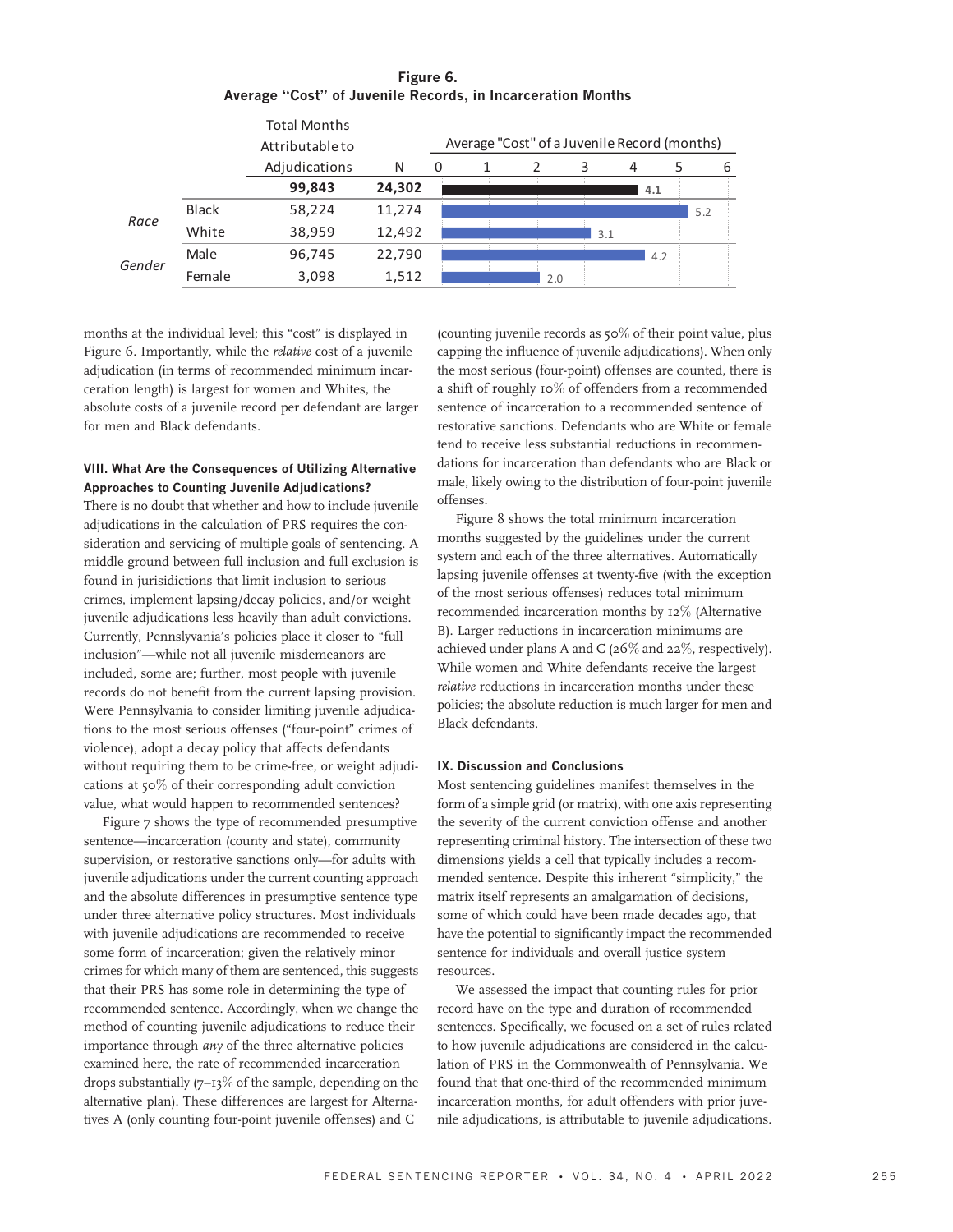Figure 7. Presumptive Sentence Type Under Current Approach and Changes Under Alternative Policy Structures

|                         |              | Current  | [A] Only Include [B] Lapse All at [C] 50% and |                |          |
|-------------------------|--------------|----------|-----------------------------------------------|----------------|----------|
|                         |              | Practice | 4 pt Juvenile                                 | 25 Except 4 pt | Capping  |
|                         | Total        | 63.5%    | $-13.0%$                                      | $-6.9%$        | $-10.7%$ |
|                         | White        | 57.4%    | $-14.7%$                                      | $-9.0\%$       | $-12.4%$ |
| Incarceration           | <b>Black</b> | 70.2%    | $-11.1%$                                      | $-4.7%$        | $-9.1%$  |
|                         | Male         | 64.9%    | $-12.9%$                                      | $-6.7%$        | $-10.6%$ |
|                         | Female       | 41.3%    | $-13.9%$                                      | $-9.0\%$       | $-12.1%$ |
|                         | <b>Total</b> | 36.1%    | $+3.3%$                                       | $+4.5%$        | $+7.8%$  |
| <b>Community</b>        | White        | 41.8%    | $+3.1%$                                       | $+ 5.8%$       | $+8.9%$  |
| <b>Supervision</b>      | <b>Black</b> | 29.6%    | + 3.6%                                        | $+3.3%$        | $+6.8%$  |
|                         | Male         | 34.7%    | $+3.7%$                                       | $+4.7%$        | $+7.8%$  |
|                         | Female       | 57.3%    | $-3.3%$                                       | $+2.6%$        | $+7.1%$  |
|                         | Total        | 0.5%     | $+9.7%$                                       | $+2.3%$        | $+3.0%$  |
|                         | White        | 0.8%     | $+11.7%$                                      | $+3.2%$        | $+3.5%$  |
| <b>Restorative Only</b> | <b>Black</b> | 0.2%     | + 7.5%                                        | $+ 1.4%$       | $+2.3%$  |
|                         | Male         | 0.4%     | $+9.2%$                                       | $+2.1%$        | $+2.8%$  |
|                         | Female       | 1.4%     | $+17.2%$                                      | $+6.3%$        | $+ 5.0%$ |

Note: Reported changes represent *absolute* differences in the total percent of cases resulting in a specific presumptive sentence.

# Figure 8. Differences in Incarceration Minimum Months Under Alternative Policy Structures

|        | Current<br>Practice | [A] Only Include<br>4 pt Juvenile |         |        | [B] Lapse All at 25<br>Except 4 pt |         | $[C]$ 50% and<br>Capping |         |         |        |
|--------|---------------------|-----------------------------------|---------|--------|------------------------------------|---------|--------------------------|---------|---------|--------|
|        | Total               | Total                             | Diff    | % Diff | Total                              | Diff    | % Diff                   | Total   | Diff    | % Diff |
| Total  | 294.032             | 217.656                           | 76.376  | $-26%$ | 260.217                            | 33.815  | $-12%$                   | 229.414 | 64.618  | $-22%$ |
| White  | 101.618             | 72.014                            | 222.018 | $-29%$ | 84.467                             | 209.565 | $-17%$                   | 75.157  | 218.875 | $-26%$ |
| Black  | 183.795             | 139.295                           | 154.737 | $-24%$ | 168.081                            | 125.951 | $-9%$                    | 147.293 | 146.739 | $-20%$ |
| Male   | 286.926             | 212.894                           | 81.138  | $-26%$ | 254.441                            | 39.591  | $-11%$                   | 224.354 | 69.678  | $-22%$ |
| Female | 7.106               | 4.762                             | 289.270 | $-33%$ | 5.776                              | 288.256 | $-19%$                   | 5.060   | 288.972 | $-29%$ |

We also examined the "costs" under three different scoring regimes. The differences between these alternatives highlight the impact that each element of the scoring rules elements that determine how the guidelines function in practice—can have on recommended sentencing outcomes and durations.

In this sample, the proportion of defendants sentenced who are affected by these decisions is relatively small, accounting for slightly more than 6% of all defendants during 2015–19. However, this low rate conceals important differences across race. Black defendants are much more likely to have juvenile adjudications affect their sentence than are White defendants. Further, the adjudications on their record and the offenses they are sentenced for are, on average, more serious than those for Whites, meaning that the consequences of juvenile adjudications are more likely to lead to increases in incarceration. This ultimately translates to a greater average "cost" of juvenile adjudications for Black defendants.

It is tempting to take these findings at face value, as an inherent consequence of juvenile offending. However, these findings are especially probative given advances in our understanding of brain cognition over time. In particular, the left frontal lobe, which is responsible for reflective thought and impulse control, is not fully developed until around age twenty-four.<sup>31</sup> Science shows that without this cognitive resource, an adolescent depends on the amygdala, which is the portion of the brain responsible for emotion, when making a decision. Thus, the decisions one makes as a youth are not necessarily indicative of the decisions one will make as an adult.<sup>32</sup> This evidence has been cited in an appellate decision limiting the application of the death penalty in cases with juvenile defendants.<sup>33</sup>

It is critical to remember that the guidelines and the counting rules that undergird them are themselves normative, reflecting sentiments on punishment at the time of their inception. Over time, perspectives on crime and the purposes of punishment can evolve in response to the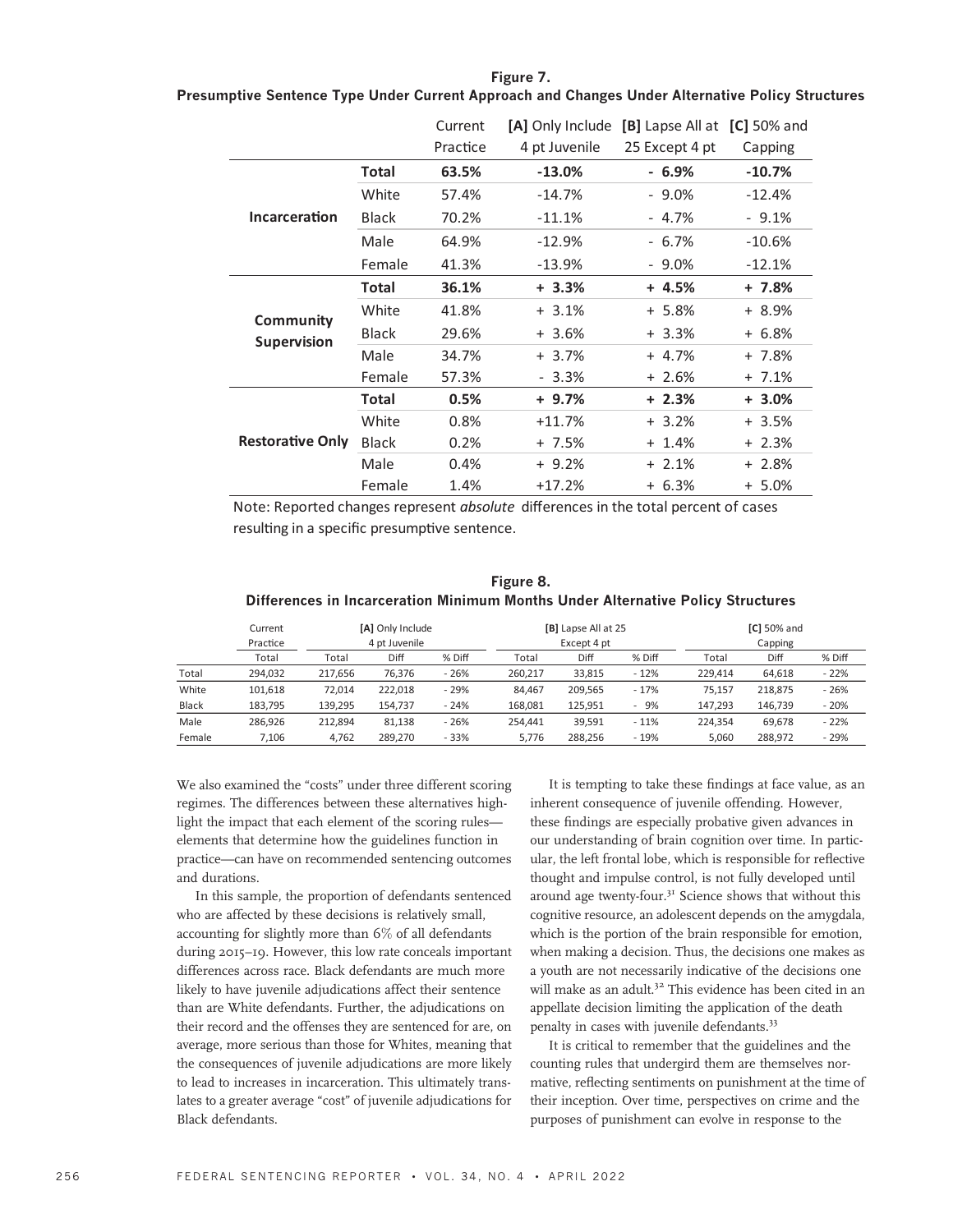identification of evidence-based practices and to changes in societal views, through development and introduction of new offense types, and through appellate review. It is important that guidelines are updated to reflect these shifts. Sentencing commissions are uniquely situated to leverage sentencing data to provide empirical insights into the impact and costs associated with alternative policies. Following a straightforward approach such as that presented in this Article, sentencing policies can be assessed for proportionality, and the potential impact of policies and proposed changes can be shared with legislators and state sentencing commissions to help them make more informed decisions.

Pennsylvania is currently in the process of revising its guidelines and may choose to consider alternative structures for incorporating juvenile adjudications in prior record. As shown above, the decisions regarding whether to incorporate juvenile adjudications, which ones, and how much to weight them, have substantial impact on recommended sentences. What is more striking is that these substantial consequences are often from one or two adjudications for fairly minor offenses committed by minors. The inclusion of juvenile adjudications may also play a role in continuing the cumulative disadvantage for Black defendants.<sup>34</sup> Thus, while policies reflect many competing sentencing goals and interest groups, it is important to assess the costs of particular policies, not only in correctional spending, but for the individuals affected.

#### Notes

- John H. Kramer & Jeffery T. Ulmer, Sentencing Guidelines: Lessons from Pennsylvania (2009).
- Alex R. Piquero et al., The Criminal Career Paradigm, 30 Crime & Just. 359 (2003).
- Thomas J. Bernard & Megan C. Kurlychek, The Cycle of Juvenile Justice (2010); Barry C. Feld, Competence and Culpability: Delinquents in Juvenile Courts, Youths in Criminal Courts, 102 Minn. L. Rev. 473 (2017).
- Dean J. Champion, The Juvenile Justice System: Delinquency, Processing, and the Law (2001).
- Richard E. Redding, Using Juvenile Adjudications for Sentence Enhancement Under the Federal Sentencing Guidelines: Is It Sound Policy?, 10 Va. J. Soc. Pol'y & L. 231 (2002).
- James T. Carey & Patrick D. McAnany, Introduction to Juvenile Delinquency: Youth and the Law (1984).
- Jean J. Cabell & Shawn C. Marsh, Swing and a Miss: Reflections on the "Voluntariness" of Pleas in Juvenile Court, 117 Child. & Youth Services Rev. 105300 (2020); Thomas Grisso, Juveniles' Waiver of Rights: Legal and Psychological Competence (1981).
- 8 Bernard & Kurlychek, supra note 3.
- $^{9}$  Act 1978-319 § 2154(2).
- Kramer & Ulmer, supra note 1, at 25.
- North Carolina is the only guidelines state to not include juvenile adjudications. Also worth noting, North Carolina is the only state that maintains sixteen as the age of adulthood for criminal justice processing purposes.
- <sup>12</sup> Regents of the University of Minnesota, Prior Juvenile Adjudications (2015).
- <sup>13</sup> Arkansas, District of Columbia, Delaware, Massachusetts, Minnesota, Oregon, Tennessee, Washington.
- Arkansas, Massachusetts, Tennessee.
- <sup>15</sup> Pennsylvania's categorization of felony vs. misdemeanors differs from that of other jurisdictions, meaning that many serious (M1) misdemeanors are considered felonies in other jurisdictions.
- 16 Federal, Florida, Kansas, Maryland, Michigan, Utah, Virginia.<br>17 Abbanas Alabama.
- <sup>18</sup> Alabama, Arkansas, District of Columbia, Maryland, Michigan, Minnesota, Utah, Virginia, Washington; Federal.
- 19 Arkansas, District of Columbia, Maryland, Minnesota, Utah; Federal.
- <sup>20</sup> These convictions include juveniles processed and sentenced as adults. Some convictions are not required to be reported to the Commission, including Philadelphia Municipal Court sentences (DUIs and other misdemeanors), magisterial sentences (DUIs and M3 offenses), summary offenses, accelerated rehabilitative dispositions, disposition in lieu of trial, and probation without verdict.
- <sup>21</sup> Records with reported Offense Gravity Scores (OGS) of 15 or 0 are excluded to limit the sample to those who are sentenced according to the Basic Sentencing Matrix. These OGS scores are generally reported for homicide, which is not subject to the Basic Sentencing Matrix.
- <sup>22</sup> Convictions for summary offenses and/or one misdemeanor offense with a statutory maximum of one year or less do not impact the determination of the lapsing period (§ 303.6(c)(1)(iii)).
- <sup>23</sup> Four-point offenses include murder, kidnapping, rape, aggravated assault causing serious bodily injury, and other crimes of violence (42 Pa.C.S. § 9714(g)).
- <sup>24</sup> Note that the PRS category differs from PRS points; Pennsylvania's two highest prior record categories (RFEL and REVOC) require both a certain number of points and certain characteristics of prior offenses; REVOC also requires the current conviction offense to be an offense where the lower limit of the standard range recommendations is twelve months or more (Offense Gravity Score of 9 or higher).
- <sup>25</sup> The OGS ranges from 1 (e.g., Misdemeanor 3) to 14 (e.g., Murder 3) and defines the vertical axis of the Basic Sentencing Matrix. OGS is assigned to each instantaneous offense, based on the elements of the conviction and the classification of the crime. The intersection of OGS and PRS provides the guideline sentence recommendation.
- <sup>26</sup> Pennsylvania Commission on Sentencing, 2019 Annual Report (2020).
- <sup>27</sup> 204 Pa. Code § 303.16(a).
	- The sentencing "levels" provide a range of sentencing options to the court. For example, the standard range sentence for Level 1 offenders (PRS 0 and OGS 1 or 2) is Restorative Sanctions (RS). For Level 2 offenders the standard range requires a county sentence but permits both incarceration and non-confinement. Treatment is recommended for drugdependent offenders. For Level 3 offenders the standard range is defined as having a lower limit of incarceration of less than twelve months. Included are offenses for which state or county intermediate punishment sentence is authorized by statute. If eligible, treatment is recommended for drugdependent offenders in lieu of incarceration (see 204 Pa. Code § 303.1).
- <sup>29</sup> It is important to highlight that all cost analyses presented in this Article are based on guideline recommendations, not on sentences imposed under the guidelines.
	- This is primarily due to differences in adult convictions; women and Whites are less likely to have adult convictions in addition to juvenile adjudications, compared to men and Black defendants. However, differences in OGS for the current offense also play a role. Consider, for example, an individual who is convicted of an offense with OGS 5 and PRS 2, resulting from a single juvenile adjudication. The difference between